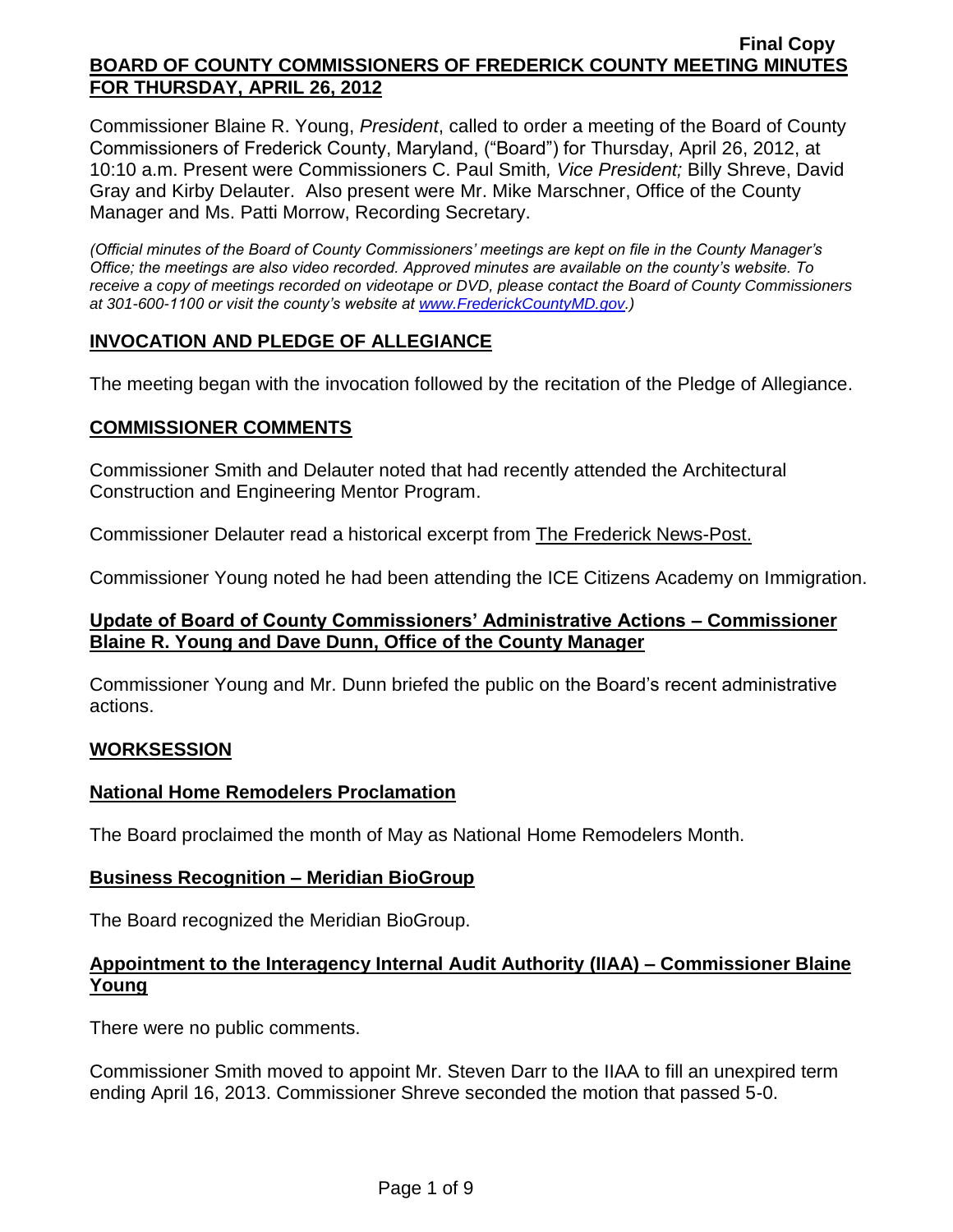# **Pilot Water and Sewer Public Improvements Agreement Update – Rod Winebrenner, Utilities and Solid Waste Management Division**

Mr. Demosky, Utilities and Solid Waste Management Division, and Mr. Winebrenner briefed the Board on the pilot program. It was noted there were currently seven (7) active projects.

Commissioner Gray questioned what contractors were doing the inspections. It was indicated that would be included in the weekly administrative updates.

Public comment was heard from:

- Jason Wiley, Elm Street Developers
- Representative from Geo-Technologies Associates
- Diane Smolley

There was no action taken, as this item was informational.

# **AGENDA BRIEFING**

Commissioner Young noted the following public hearings were scheduled for Wednesday, May 2, 2012, at 6:00 p.m. at Governor Thomas Johnson High School: FY 2013 General Property Tax Levy and the FY 2013 Proposed Operating Budget (including the Frederick County Board of Education).

# **CONSENT AGENDA**

The following item was removed from the consent agenda:

• Purchasing Memo #12-168 – RFP #09-30, Group Term Life Insurance for Employees (Contract Renewal) Award to: ING/Reliastar Life Insurance Company Estimated amount: \$247,356.00

The following items remained on the consent agenda:

# BID AWARDS

- Purchasing Memo #12-169 Bid #12-35, Furnishing and Applying HI-Test Liquid Calcium Chloride Award to: Calcium Chloride Sales Award amount: \$40,083.15
- Purchasing Memo #12-170 Bid #12-30, Removal and Disposal of Disaster Aggregate **Debris**

Award to: Primary Contractor - DRC Emergency and Secondary Contractor - Tag Grinding Award amount: \$10,572.66 (based on unit pricing)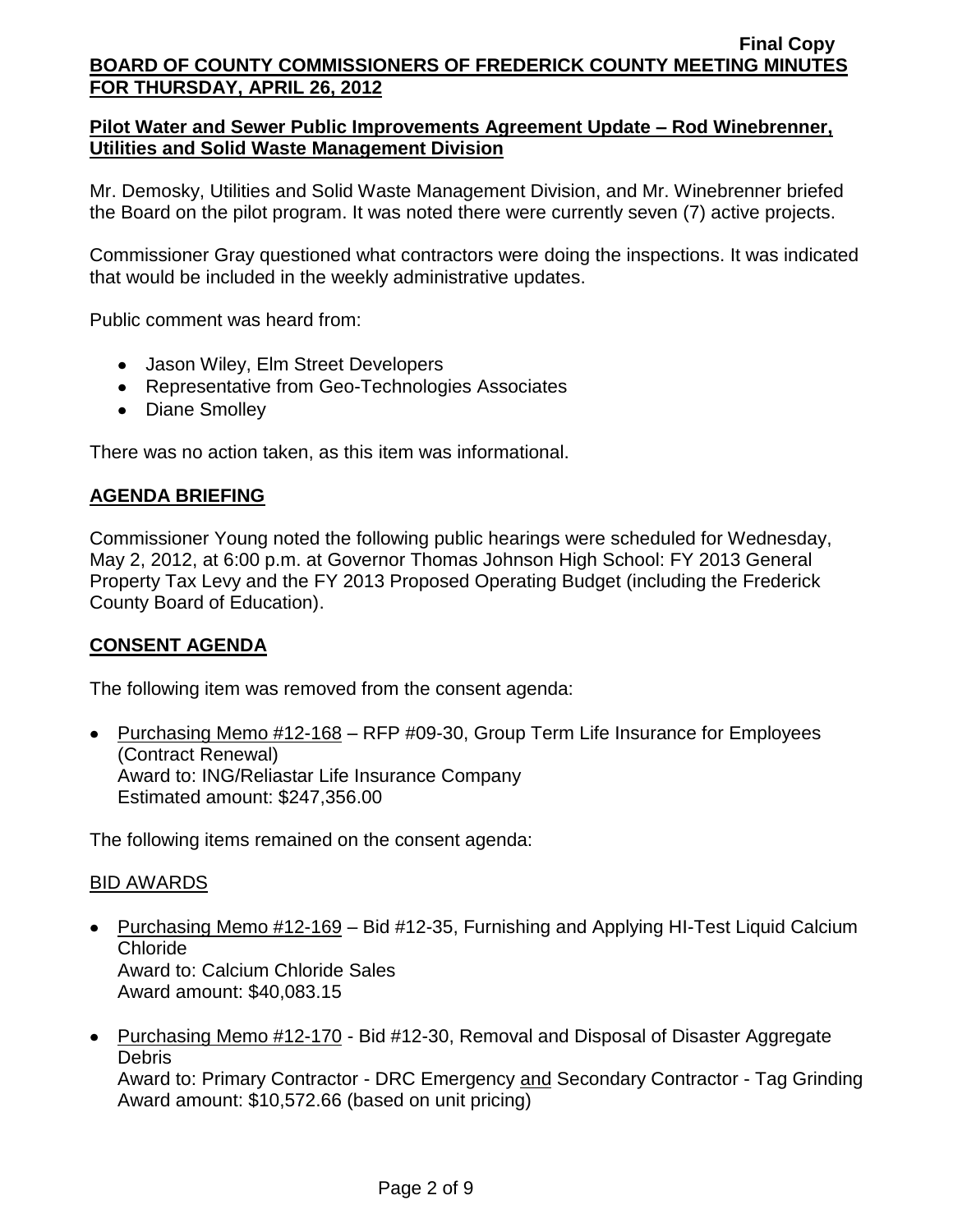- Purchasing Memo #12-171 Long Distance Carrier Services (Piggyback Contract) Award to: AT&T Long Distance Calling Services Award amount: \$33,500.00
- Purchasing Memo #12-172 OEM Truck Parts and Repairs (Piggyback Contract) Award to: FleetPride, Inc. Estimated amount: \$85,000.00

# BUDGET TRANSFER

1. #BT-12-158, Housing and Community Development

# BOARD OF EDUCATION (BOE) EXPENSE FUND AMENDMENTS

Current Expense Fund Amendment 1. #3-12 – No county budget transfer required.

School Construction Expense Fund Amendments

- 1. #12-08 and BT-12-159
- 2. #12-09 and BT-12-160
- 3. #12-10 and BT-12-161

# GRANTS

- 1. Governor's Office of Crime Control and Prevention FY 2013 Domestic Violence Unit Program (DVUP) Grant Application – Marty Gallagher, Sheriff's Office
- 2. Governor's Office of Crime Control and Prevention FY 2013 Sex Offender Compliance and Enforcement in Maryland (SOCEM) Grant Application – Marty Gallagher, Sheriff's **Office**

Commissioner Smith moved to approve the consent agenda as amended. Commissioner Gray seconded the motion that passed 5-0.

# **ADMINISTRATIVE BUSINESS**

# **Bid Award - Purchasing Memo #12-168 – RFP #09-30, Group Term Life Insurance for Employees (Contract Renewal) – Hal Good, Finance Division**

Mr. Mitch Hose and Ms. Kristin Brandenburg, Human Resources Division, commented on the contract renewal request.

Commissioner Smith moved to approve Purchasing Memo #12-168 as presented. Commissioner Gray seconded the motion that passed 4-1 with Commissioner Shreve opposed.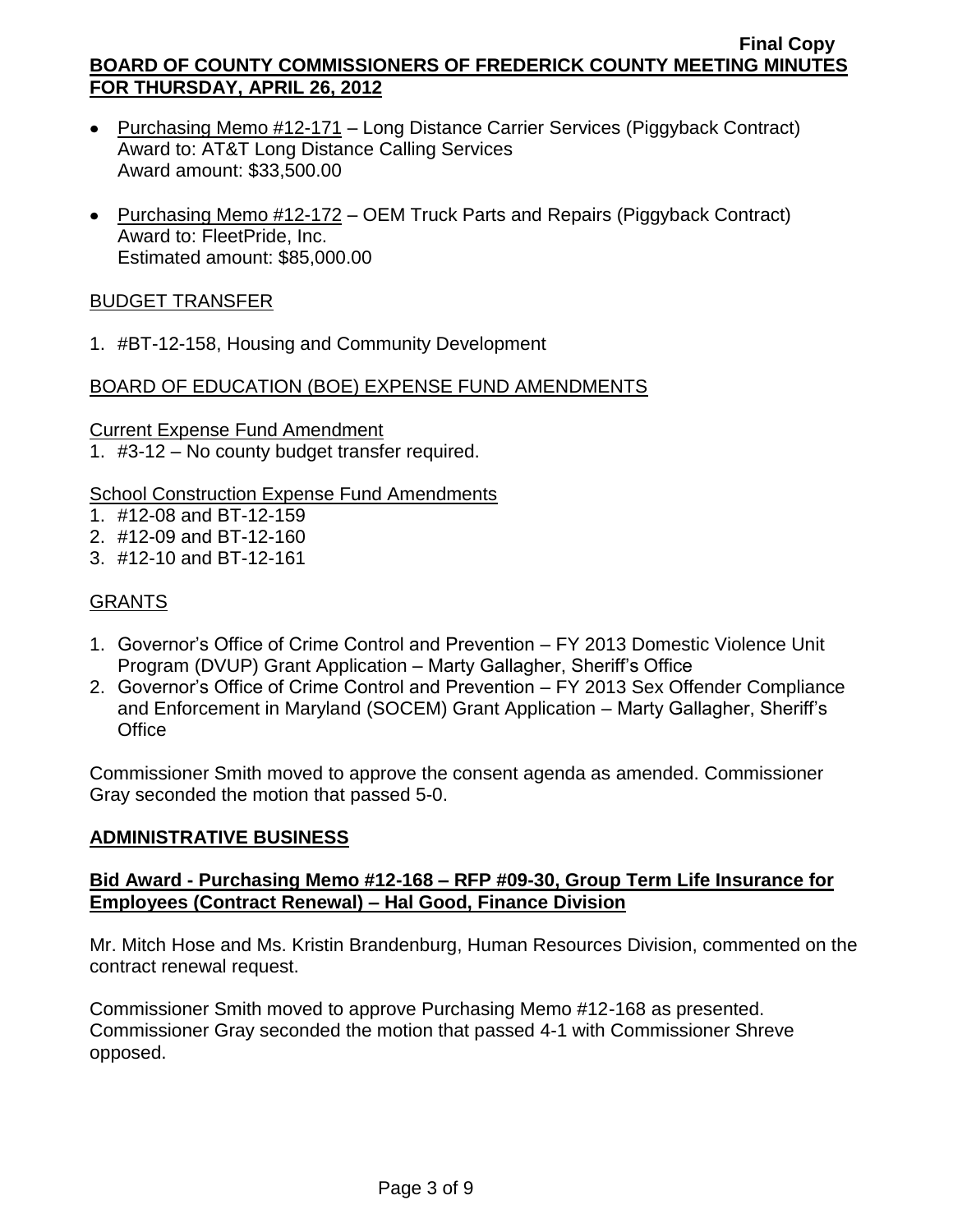# **Bid Award - Purchasing Memo #12-174, PeopleSoft Pension Administration Module – Software and Support – Hal Good, Finance Division**

Commissioner Smith moved to approve Purchasing Memo #12-174 as presented. Commissioner Gray seconded the motion that passed 5-0.

# **To Consider Zoning Text Amendment #ZT-12-01 - #ZT-12-13 – Proposed Ordinance to Amend Certain Sections of the Frederick County Code (Continued from BOCC Meeting 4/17/2012) – John Mathias, Office of the County Attorney**

Ms. Shawna Lemonds and Mr. Larry Smith, Community Development Division, commented on the ordinance.

(Commissioner Young passed the gavel to Commissioner Smith and left the table.)

Commissioner Smith moved to approve the ordinance as presented. Commissioner Delauter seconded the motion that passed 3-0-1 with Commissioner Young absent and Commissioner Gray abstained.

(A copy of the approved/adopted ordinance can be obtained in the County Manager's Office or from the county's website, [www.FrederickCountyMD.gov.](http://www.frederickcountymd.gov/))

(Commissioner Smith returned the gavel to Commissioner Young.)

# **Utilities and Solid Waste Management Division (DUSWM) FY 2013 Capital Outlay Request – Kevin Demosky, DUSWM**

Commissioner Smith moved to approve the revision of the DUSWM FY 2013 capital outlay request as presented. Commissioner Delauter seconded the motion that passed 5-0.

# **FY 2012 Development Impact Fee Annual Report – Kelly Weaver, Finance Division**

Ms. Weaver presented the FY 2012 Development Impact Fee Annual Report.

Discussion regarding the automatic yearly adjustment ensued. Mr. John Mathias, County Attorney, commented on the adjustment.

Commissioner Shreve moved to take the development impact fee through the public hearing process. Commissioner Smith seconded the motion that passed 3-2 with Commissioners Gray and Delauter opposed.

Commissioner Young moved to consider the elimination of the automatic yearly adjustment rate from the impact fees. Commissioner Delauter seconded the motion that passed 4-1 with Commissioner Gray opposed.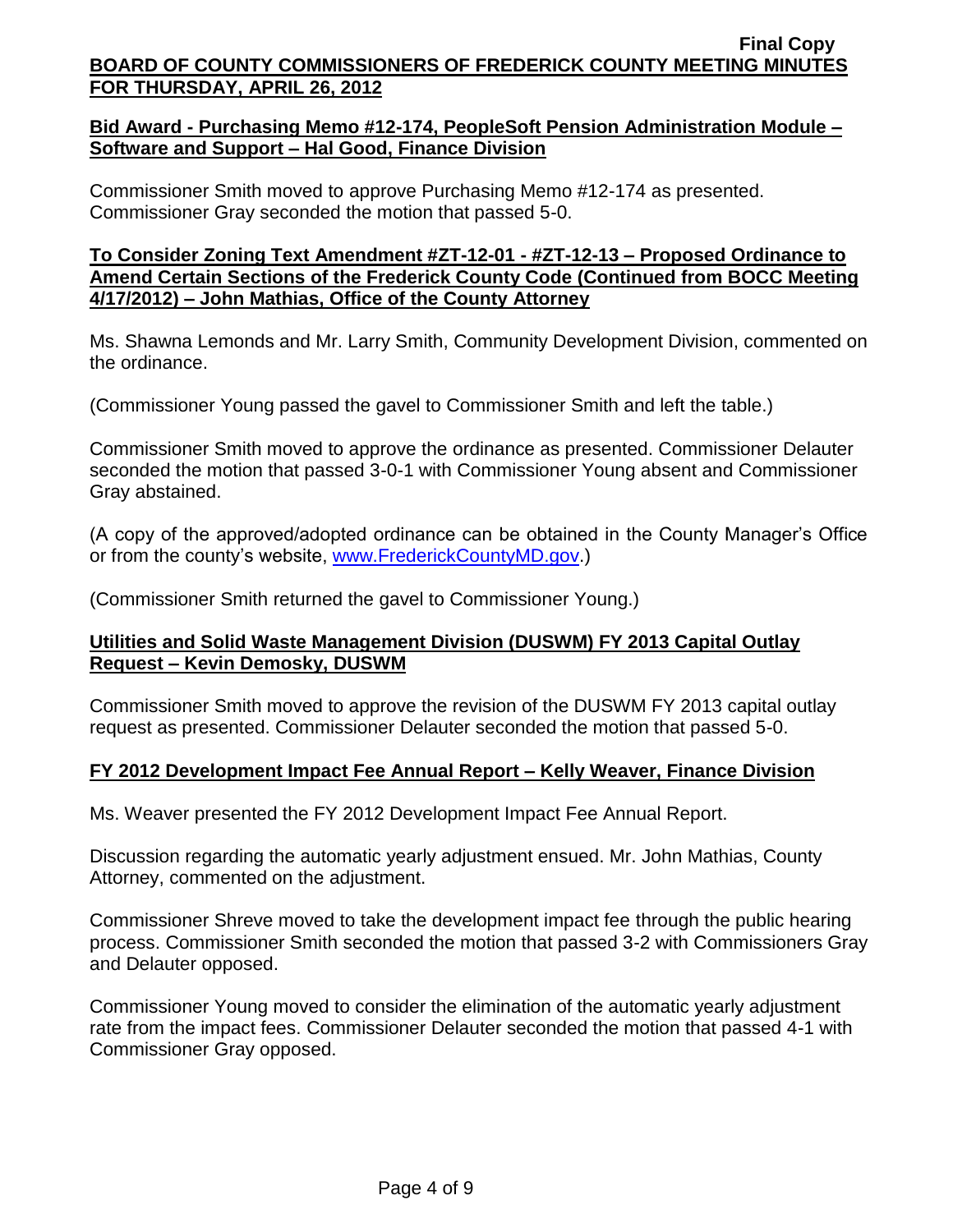**Memorandum of Understanding (MOU) Between the Board of County Commissioners and The City of Frederick Regarding Funding for a Part-time Alcoholic Beverage Inspector – Kathy Vahle, Liquor Board and Linda Thall, Office of the County Attorney**

Ms. Vahle presented the MOU to the Board.

Commissioner Smith moved to approve the MOU as presented. Commissioner Gray seconded the motion that passed 5-0.

# **COMMISSIONER COMMENTS**

None.

# **PUBLIC COMMENTS**

None.

# **QUESTIONS – PRESS**

• Bethany Rogers, The Frederick News-Post

# **CLOSED SESSION**

Commissioner Smith moved to go into closed session under the Maryland Annotated Code State Government Article § 10-508(a) (7) To consult with counsel to obtain legal advice on a legal matter; (8) To consult with staff, consultants, or other individuals about pending or potential litigation; and (9) To conduct collective bargaining negotiations or consider matters that relate to the negotiations. Commissioner Delauter seconded the motion that passed 5-0.

# **ADJOURN**

The meeting adjourned at 12:15 p.m.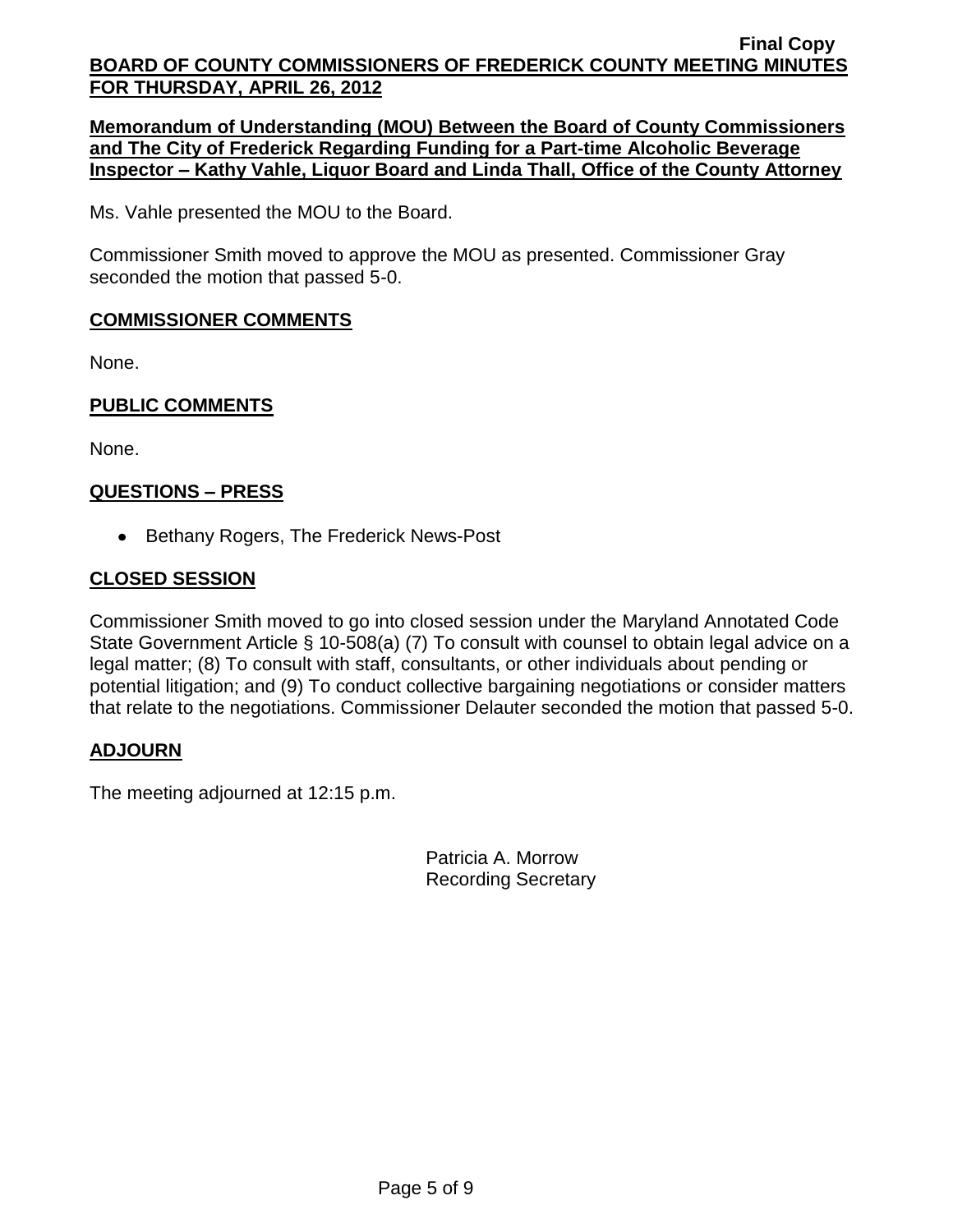# **FORM OF STATEMENT FOR CLOSING THE MEETING OF THURSDAY, APRIL 26, 2012**

# **STATUTORY AUTHORITY TO CLOSE SESSION**

## **State Government Article §10-508(a):**

(7) To consult with counsel to obtain legal advice on a legal matter and (8) To consult with staff, consultants, or other individuals about pending or potential litigation.

### **Motion:**

Commissioner Smith moved to go into closed session under the Maryland Annotated Code State Government Article § 10-508 (a) (7) To consult with counsel to obtain legal advice on a legal matter and (8) To consult with staff, consultants, or other individuals about pending or potential litigation. Commissioner Delauter seconded the motion that passed 5-0.

### **Time and Location:**

12:30 p.m. – Third Floor Meeting Room, Winchester Hall

# **Topic to be Discussed:**

To discuss settlement of claims related to a construction project.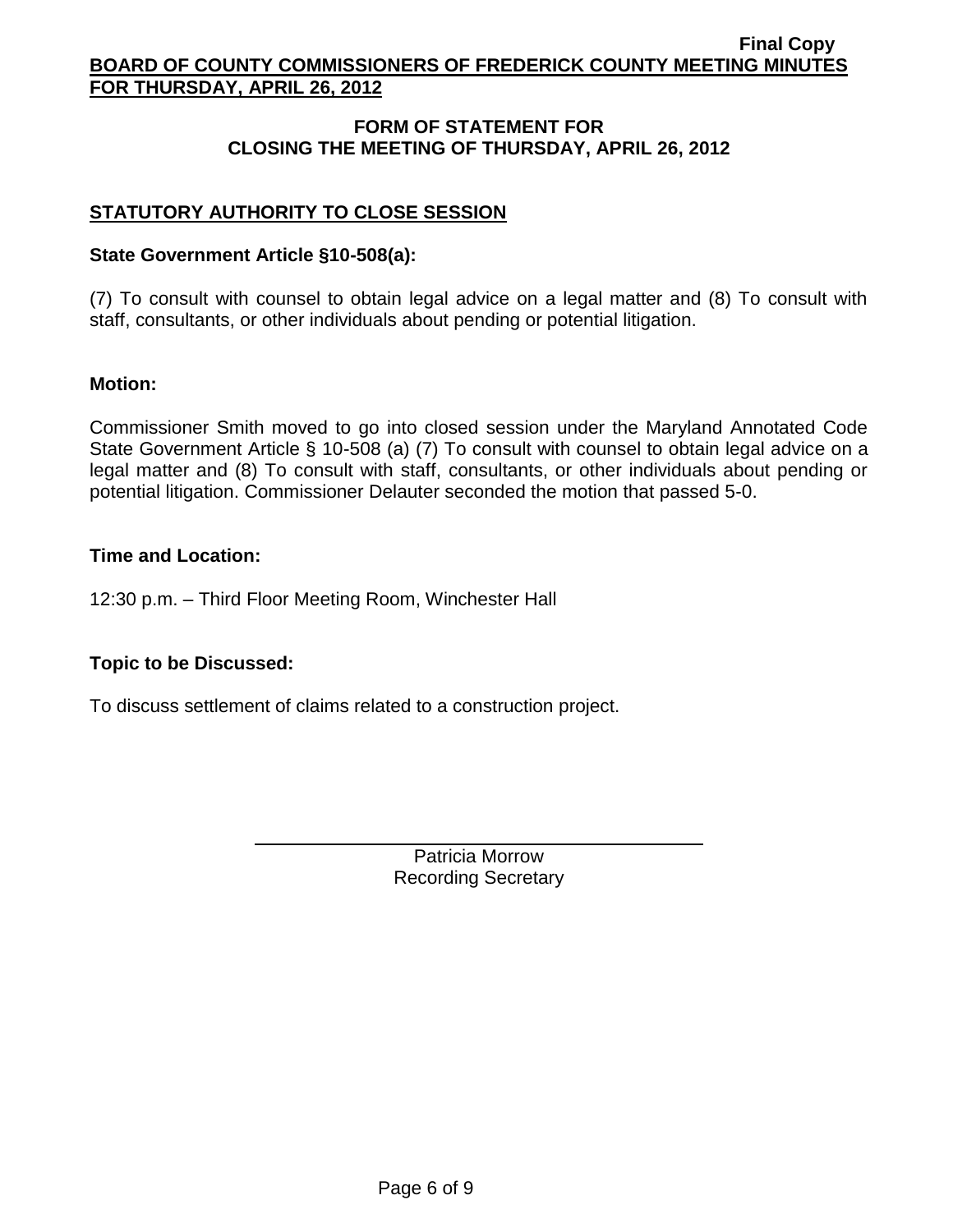## **FORM OF STATEMENT FOR MINUTES OF NEXT OPEN MEETING ON WEDNESDAY, MAY 2, 2012, FOLLOWING THE CLOSED MEETING OF THURSDAY, APRIL 26, 2012**

# **STATUTORY AUTHORITY TO CLOSE SESSION**

### **State Government Article §10-508(a):**

(7) To consult with counsel to obtain legal advice on a legal matter and (8) To consult with staff, consultants, or other individuals about pending or potential litigation.

### **Motion:**

Commissioner Smith moved to go into closed session under the Maryland Annotated Code State Government Article § 10-508 (a) (7) To consult with counsel to obtain legal advice on a legal matter and (8) To consult with staff, consultants, or other individuals about pending or potential litigation. Commissioner Delauter seconded the motion that passed 5-0.

### **Time and Location:**

12:30 p.m. – Third Floor Meeting Room, Winchester Hall

# **Others in Attendance:**

J. Mathias, K. Mitchell, K. Demosky, M. Marschner, R. Winebrenner and P. Morrow.

# **Topic Discussed:**

To discuss settlement of claims related to a construction project.

# **Action Taken:**

The Board directed staff to accept the negotiated settlement for the construction project.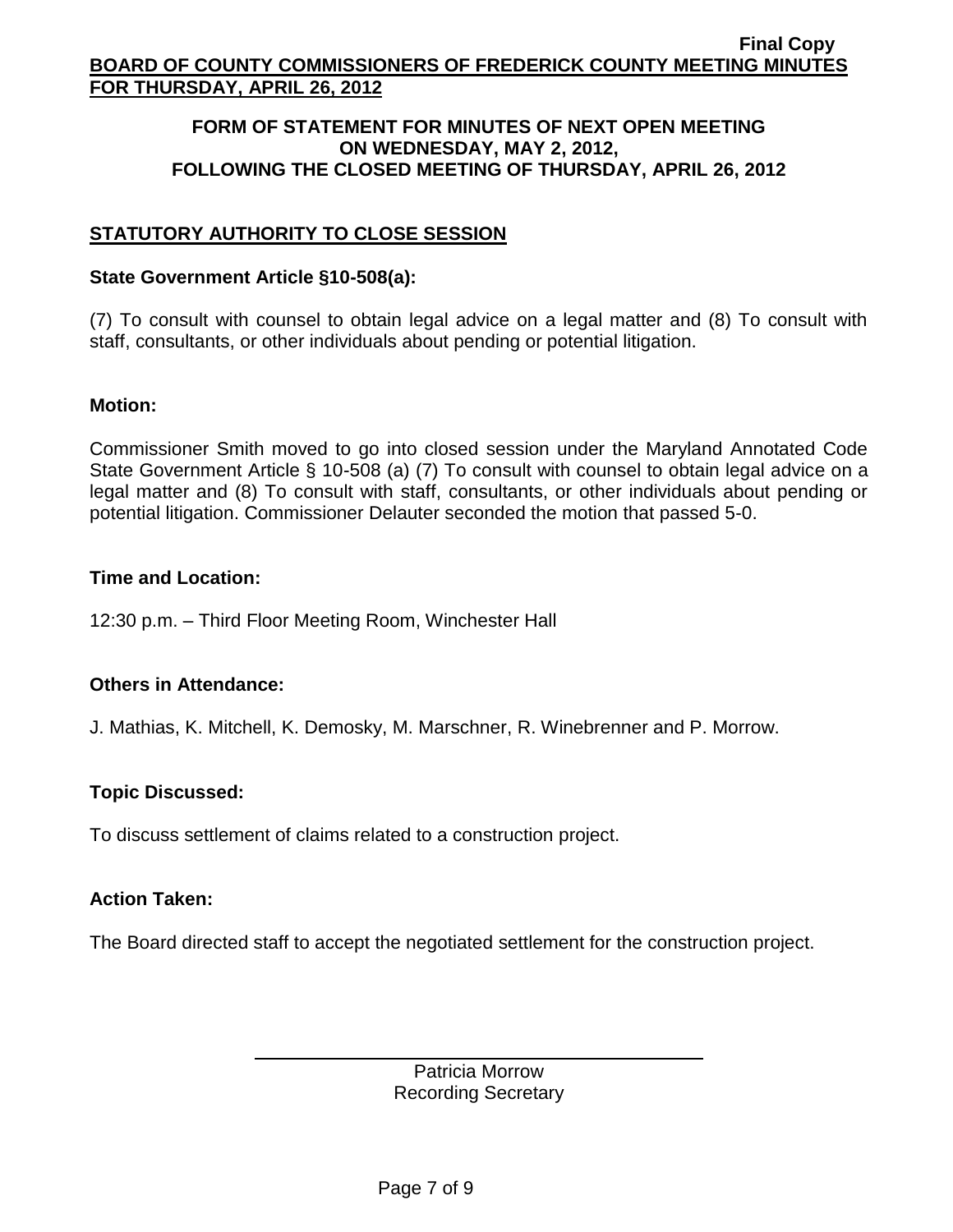# **FORM OF STATEMENT FOR CLOSING THE MEETING OF THURSDAY, APRIL 26, 2012**

# **STATUTORY AUTHORITY TO CLOSE SESSION**

## **State Government Article §10-508(a):**

(9) To conduct collective bargaining negotiations or consider matters that relate to the negotiations.

### **Motion:**

Commissioner Smith moved to go into closed session under the Maryland Annotated Code State Government Article § 10-508 (a) (9) To conduct collective bargaining negotiations or consider matters that relate to the negotiations. Commissioner Delauter seconded the motion that passed 5-0.

### **Time and Location:**

12:30 p.m. – Third Floor Meeting Room, Winchester Hall

# **Topic to be Discussed:**

To discuss collective bargaining issues with the Sheriff.